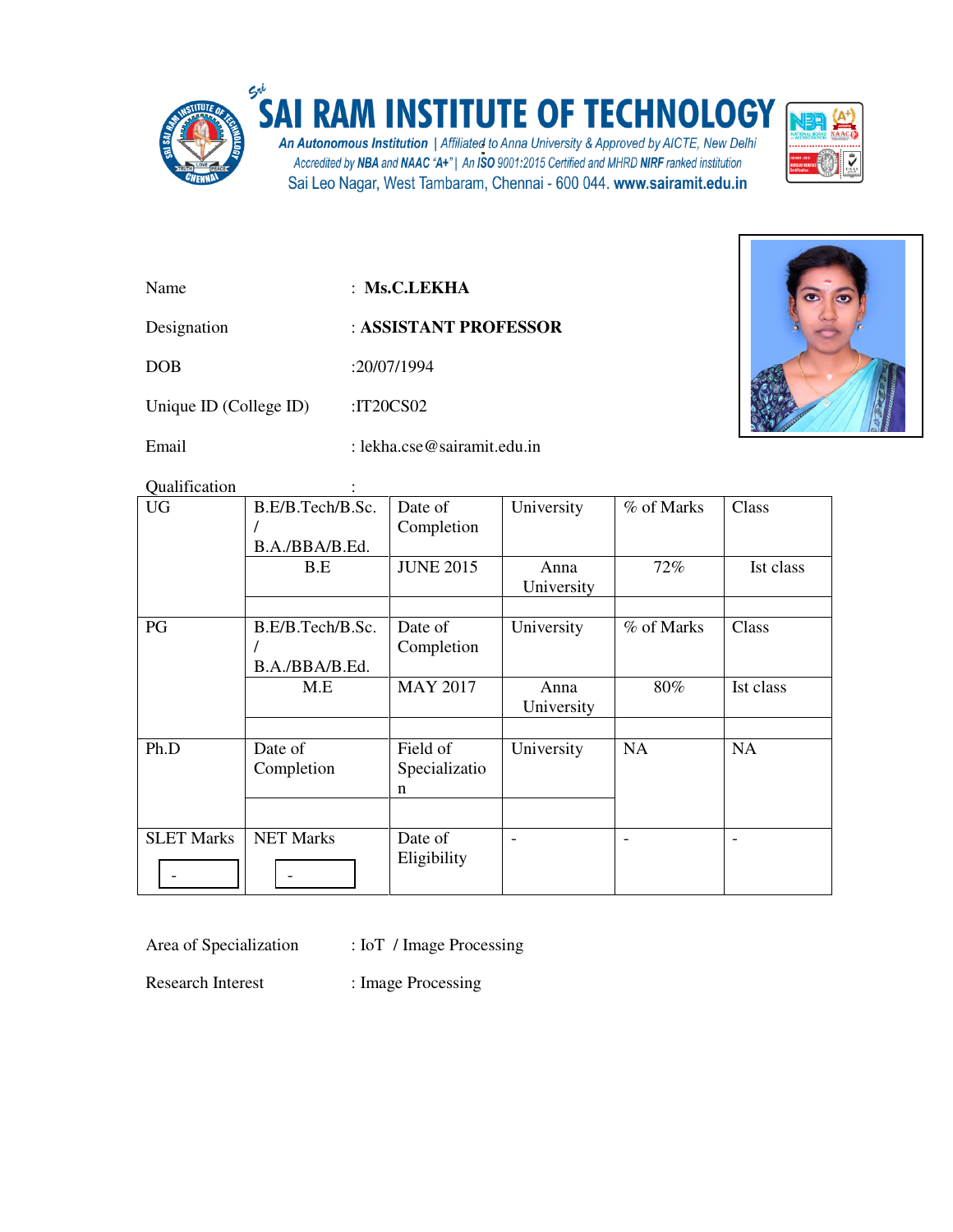| Experience in<br>years:                         | Teaching: | 3    | Industry:                |           | Research:                |             | Others: |  |
|-------------------------------------------------|-----------|------|--------------------------|-----------|--------------------------|-------------|---------|--|
| No.of<br>Workshop/Conferences/FDP<br>Attended:  |           | FDP: | 10                       | Workshop: |                          | Conference: | 3       |  |
| No.of<br>Workshop/Conferences/FDP<br>Organised: |           | FDP: | $\overline{\phantom{a}}$ | Workshop: | $\overline{\phantom{a}}$ | Conference: |         |  |

Courses Taught in UG / PG : Object Oriented programming using C++/Operating system/DAA

| Professional Membership         | <b>CSI, IEEE</b>                                                   |                 |                        |  |  |
|---------------------------------|--------------------------------------------------------------------|-----------------|------------------------|--|--|
|                                 | No. of papers published in National Journals / Conferences :3      |                 |                        |  |  |
|                                 | No. of papers published in International Journals / Conferences: 5 |                 |                        |  |  |
|                                 | No. of Books published :                                           |                 |                        |  |  |
| Publications                    | Name of the Book                                                   | <b>ISBN No:</b> | Year of<br>Publication |  |  |
|                                 |                                                                    |                 |                        |  |  |
|                                 |                                                                    |                 |                        |  |  |
|                                 | No. Of UG Students Guided: NA                                      |                 |                        |  |  |
| <b>Research Guidance</b>        | No. Of PG Students Guided: NA                                      |                 |                        |  |  |
|                                 | No.Of Ph.Ds Guided:NA                                              |                 |                        |  |  |
| <b>Research Funded Projects</b> | <b>NA</b>                                                          |                 |                        |  |  |
| Patents                         | Filed:01<br>Granted:01                                             |                 |                        |  |  |
| <b>Technology Transfer</b>      | NIL                                                                |                 |                        |  |  |